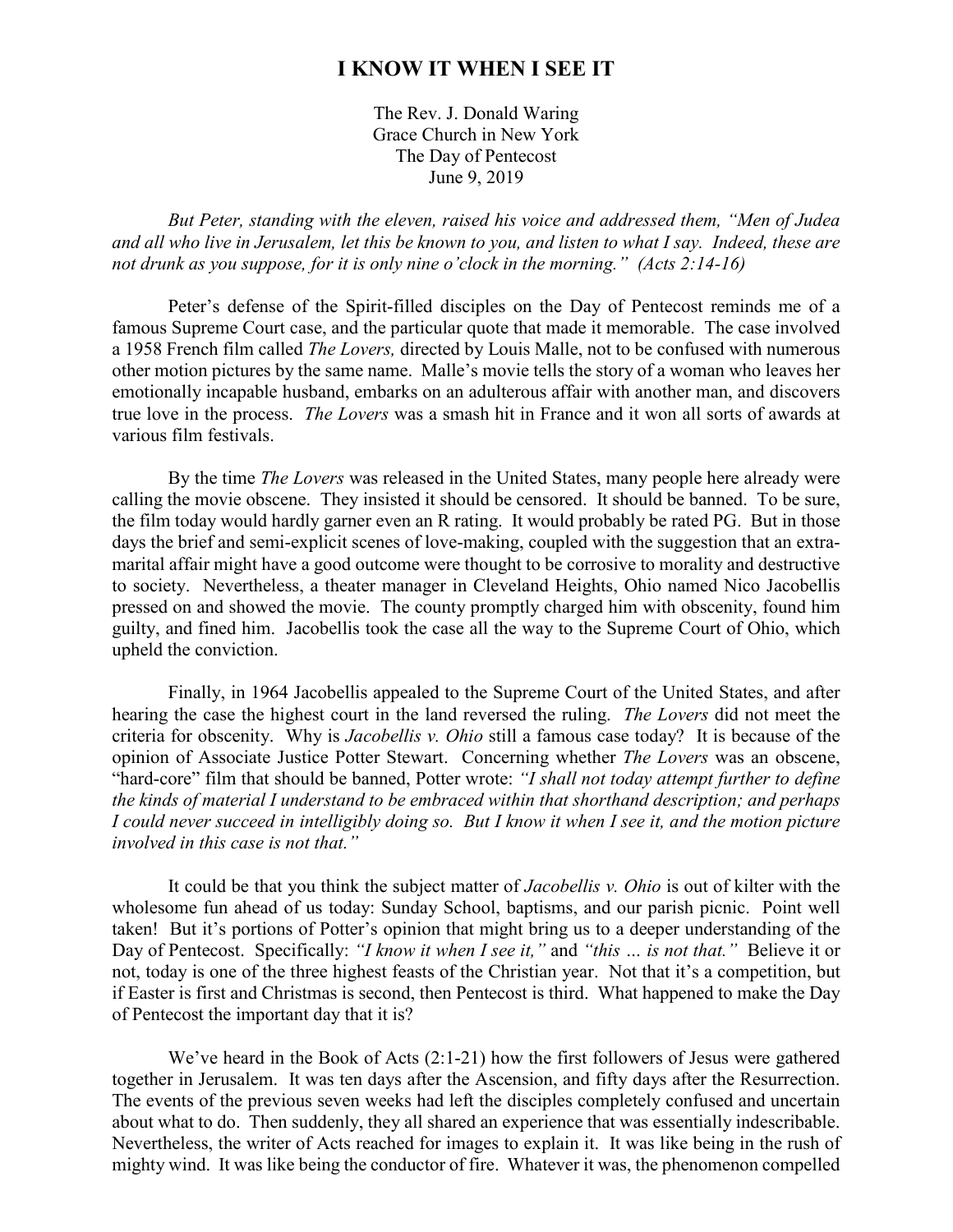them to begin shouting praise to Jesus in many languages, so that people on the streets heard the gospel in their own native tongue. Some who witnessed the event thought the disciples were "filled with new wine;" they were drunk and disorderly. This was not religion. This was not proper spirituality. This was obscene and should be censored.

It was Peter who rose to the defense of his fellow disciples: *"Men of Judea and all who live in Jerusalem, let this be known to you, and listen to what I say. Indeed, these are not drunk as you suppose, for it is only nine o'clock in the morning."* Peter was a rough-and-tumble fisherman who over the years probably had consumed more than his share of wine and other alcoholic beverages. Drunkenness was hard to define in his day, but he knew it when he saw it. So what it seems he was saying to the critics in Judea is "this is not that." *This,* he went on to say, *is what was spoken through the prophet Joel: 'In the last days it will be, God declares, that I will pour out my Spirit upon all flesh.'* This was the Spirit of God. This is what Jesus himself was talking about at the Last Supper, on the night before he died: *I will ask the Father, and he will give you another Advocate, to be with you forever. This is the Spirit of truth.* This was the Spirit of God that was alive in Jesus and brought him back from the dead. The same Spirit was now alive in the disciples, and can be alive in us too.

Many people are understandably wary about receiving the gift of the Holy Spirit. They fear it's like playing with fire. Recently I read a news story about a man in China who for 25 years had been cracking walnuts with a tool that looked like a hammer and seemed perfect for the job. It turned out to be a particular type of surplus army hand grenade that could have blown up at any time. The man was playing with fire. Or, people fear that receiving the Holy Spirit will make them too religious, causing them to embrace antiquated ideas. You'll become a young-earth creationist, a disbeliever in scientific truth, and a prude who wants to censor any art with an edge.

You may remember *The Far Side* cartoons by Gary Larson. Each edition was a single, often surreal picture with a caption. One of my favorites showed a woman surrounded by dinosaurs as she turns the dials on what appears to be a laundry machine. The caption reads: *Disaster befalls Professor Schnabel's cleaning lady when she mistakes his time machine for a new dryer.* And so it is with the gift of the Spirit. You like your life perfectly balanced, as all things should be. But here comes the Spirit to throw things all out of whack. The Spirit will take you places where you don't want to go. It will blow up in your hands. You will lose control. Please, not that.

On the other hand, thoughtful Christians fear *not* having any experience of the Spirit. Surely, life in Christ must be more than a code of morality or a set or propositions. Therefore, some churches, out of fear that they are lifeless or to prove that they are not, offer an array of liturgical gimmicks on the Day of Pentecost. Some say Pentecost is the birthday of the church, so let's have helium balloons. Let's wheel a giant birthday cake down the center aisle of the church and have the organist strike up the tune of Happy Birthday. When I was first out of seminary, the parish I served as curate rehearsed and performed a dramatic reading of the Pentecost story in Acts. Instead of one person to read the lesson, six or seven would come to the lectern and they would all begin reciting it in a simultaneous cacophony of different languages. One by one each would drop back into English until, by the end of the reading, we could all understand. The rector would then preach a stirring sermon about how Pentecost reverses the curse of Babel, as if all the world's problems would be solved were only everyone to speak English. It was supposed to be a fresh and vital experience, but it turned out to be the same thing every year. Is that what Pentecost means? No, this is not that.

We misunderstand the Holy Spirit. If Pentecost is the third most important day on our calendar, then it is a distant third because we misunderstand the Spirit. True, the Holy Spirit is